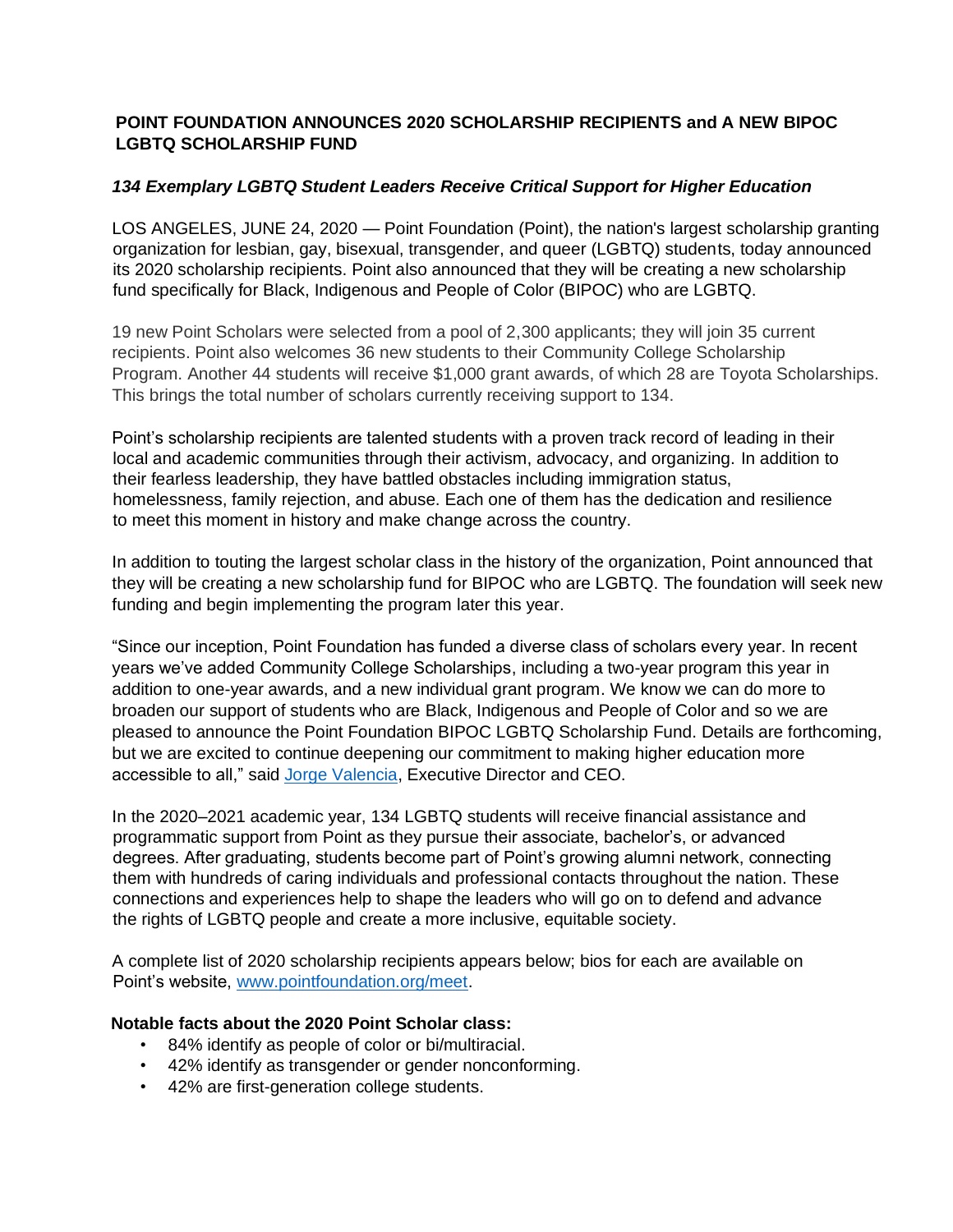## **Notable facts about the 2020 Community College Scholarship recipients:**

- 69% identify as people of color or bi/multiracial.
- 27% identify as transgender or gender nonconforming.
- 58% are first-generation students.

Individuals, corporations, and organizations can support Point's mission by designating a scholarship with a "Name," which recognizes the donor, an individual, or an institution. Named Scholarship donors pledge to cover the financial assistance and programmatic support Point provides its scholars.

### **Named Scholarships for Point Scholars are generously being supported by:**

Anonymous; Arnold Schwab; Barbara Epstein Foundation; Barbey Family; CAA; Calamus Foundation; Alfred A. Cave; Steven Esposito Memorial; FedEx; Fry-Garatea Family; George Benes, MD; Herb Hamsher Memorial; HSBC; Jeff Ogle & Jeff Stearns; John M. Deciccio; Kevin Hummer; Minton-Spidell-Jackowski; NBCUniversal; Patti Sue Mathis; Rand Skolnick; Stacy R. Friedman; Took Trust; Toyota; Walter M. Decker; Wells Fargo; William J. Levy.

### **Named Scholarships for Community College Scholarships are generously being**

**supported by:** Broward LEADS; Donald Cummins; Bryan Fitzgerald; John Hancock; John S. Knudsen; LA Dodgers; Miami Beach Pride; Paul C. Phillips; Toyota; Wendell Reid; Wells Fargo.

### **The 2020 Point Scholars, including their area of study, degree, school, and Named Scholarship (where applicable) are as follows:**

### **Undergraduates**

- **Jessica Chiriboga**, Dartmouth College**,** Government and History
- **Alan Cruz,** University of Southern California, Criminal Justice
- **Madison Klementyn,** Portland State University, Computer Science
- **Rick Li,** Harvard University, Human Developmental and Regenerative Biology
- **Diego Antonio Quintana Licona**, New York University, Chemistry
- **Tyler McDougald**, Clemson University, English and History, *Alfred A. Cave Scholarship*
- **Ranen Miao,** Washington University in St. Louis, Political Science, *Barbey Family Scholarship*
- **Darid Prom**, Undeclared, Swarthmore College
- **Abigail Reed**, University of South Florida**,** Environmental Science & Policy
- **Elle Smith,** Harvard University, Arts and Humanities.

### **Graduate School**

- **Joshua Aiken,** Yale University, African-American Studies and History, *Steven Esposito Memorial Scholarship*
- **Nia Clark,** Simmons College, Social Work, *Stacey R. Friedman Scholarship*
- **Marija Kamceva,** Stanford University School of Medicine, Medicine
- **Timothy Keyes**, Stanford University School of Medicine, Medicine
- **Mirandy Li**, Louisiana State University School of Medicine, Public Health
- **Kevin Liang**, Stanford Graduate School of Business, Business, *NBC Universal Scholarship*
- **Irfan Mahmud**, Harvard Law School, Law
- **Kishan Patel,** University of California Riverside School of Medicine, Medicine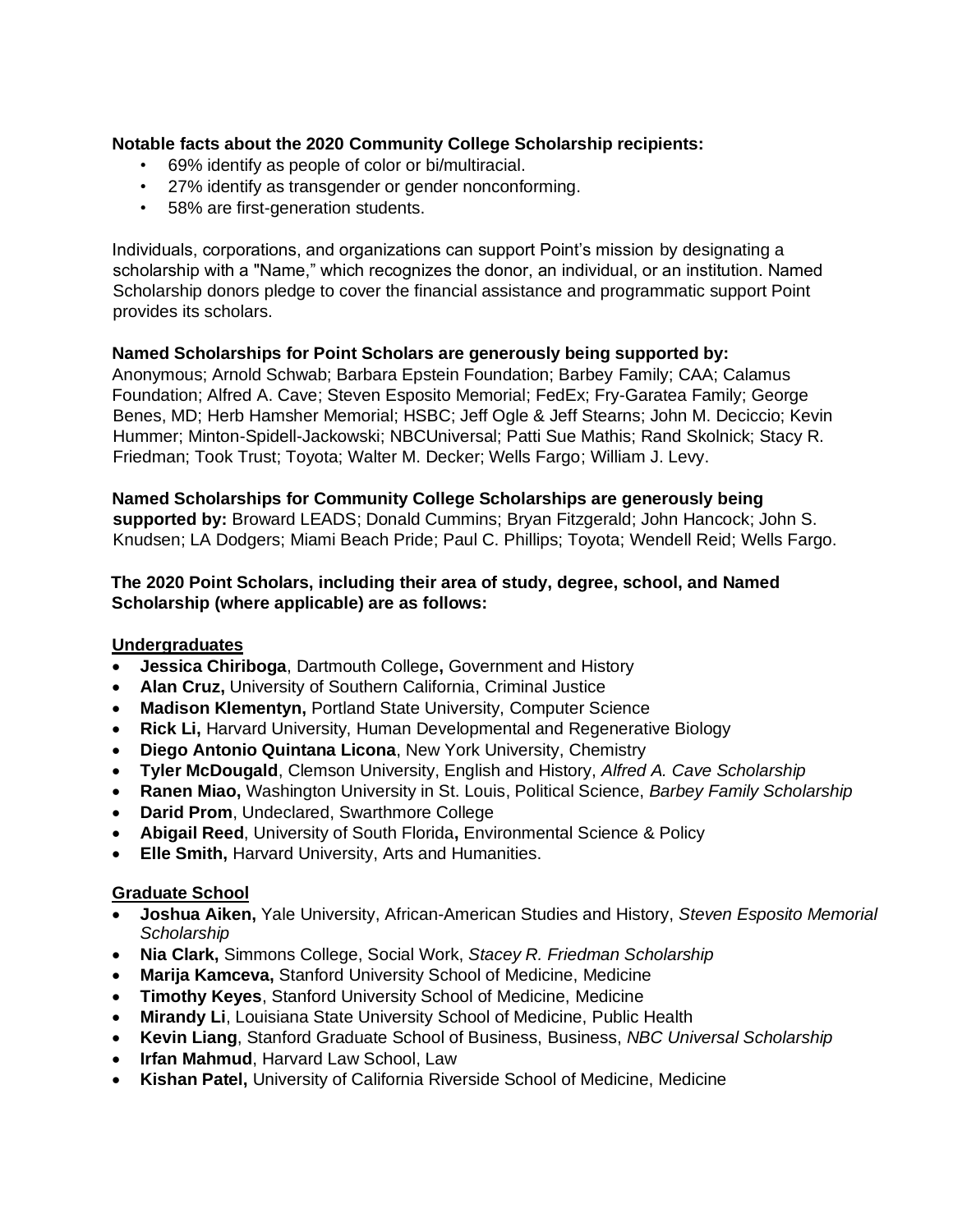• **Vanessa Warri,** University of California, Los Angeles**,** Social Work, *Minton-Spidell-Jackowski Scholarship.*

## **The 2020 recipients of the Point Community College Scholarship, including their area of study, school, and Named Scholarship (where applicable) are as follows:**

# **One Year**

- **Nicolas Arce,** Miami Dade College, Sociology
- **Dafne Arellano Villegas,** San Diego City College, Ethnic Studies, *Receiving the Wells Fargo Scholarship*
- **Dannie Barbour,** SUNY Orange Community College, Visual Communications, *Receiving the John Hancock Scholarship*
- **Jolina Barron,** Northland Pioneer College, Associates of Arts
- **Nancy Berger,** Roxbury Community College, Biotechnology and Biological Services
- **Austin Boozer,** Northeast State Community College, English, *Wells Fargo Scholarship*
- **Hilary Cruz,** Skyline College, Spanish Language and Literature
- **Joshua Elizondo,** Santa Monica College, World Diplomacy & Affairs, *Bryan Fitzgerald Scholarship*
- **Manuel Faria,** Miami Dade College, Biology, *Miami Beach Pride Scholarship*
- **Pilar Garcia,** Columbia State Community College, English
- **Jorge Hernandez,** Miami Dade College, Nuclear Medicine, *Donald Cummins Scholarship*
- **Inji Jaber,** San Diego City College, Art
- **Layla Kimbles,** Riverside City College, Psychology, *Wells Fargo Scholarship*
- **Stephanie King,** Diablo Valley College, Nursing, *John S. Knudsen Scholarship*
- **Amy Lopez,** San Diego City College, Fine Arts, *Wells Fargo Scholarship*
- **Ash López,** Santa Monica College, Biological Sciences
- **Travis Martz,** West Los Angeles College, Political Science and Business, *LA Dodgers Scholarship*
- **Anthony Adero Olweny,** University of the District of Columbia Community College, Liberal **Studies**
- **Khristian Paris,** Brookdale Community College, Liberal Arts
- **Raelynn Requena,** Cypress Community College, Psychology, *Wells Fargo Scholarship*
- **Waverly Rocklin,** San Diego City College, Nursing
- **Lakona Rodrigues,** Windward Community College, Natural Science, *Wells Fargo Scholarship*
- **Randy Rodriguez,** Cypress Community College, Anthropology
- **Shukri Sheick,** Miami Dade College, Nursing, *Broward LEADS Scholarship*
- **Gill Sullivan,** Austin Community College, Computer Science, *Toyota Scholarship*
- **Alberto Williams,** Wilbur Wright College, General Studies, *Wendell Reid Scholarship.*

## **Two Years**

- **Tristan Callahan,** Cuyahoga Community College, Physical Therapy
- **Madison Chaparro,** Saddleback College, Film
- **Tatiana Claure,** Santa Monica College, Environmental Engineering
- **Shiri Davy,** Glendale Community College, Economics
- **Felix Giglio,** Central New Mexico Community College, Nursing
- **Ava Owens**, Oregon Coast Community College, Aquarium Science Program
- **Melissa Santiago**, Miami Dade College, Biotechnology
- **Star Udenze, Riverside City College, Nursing**